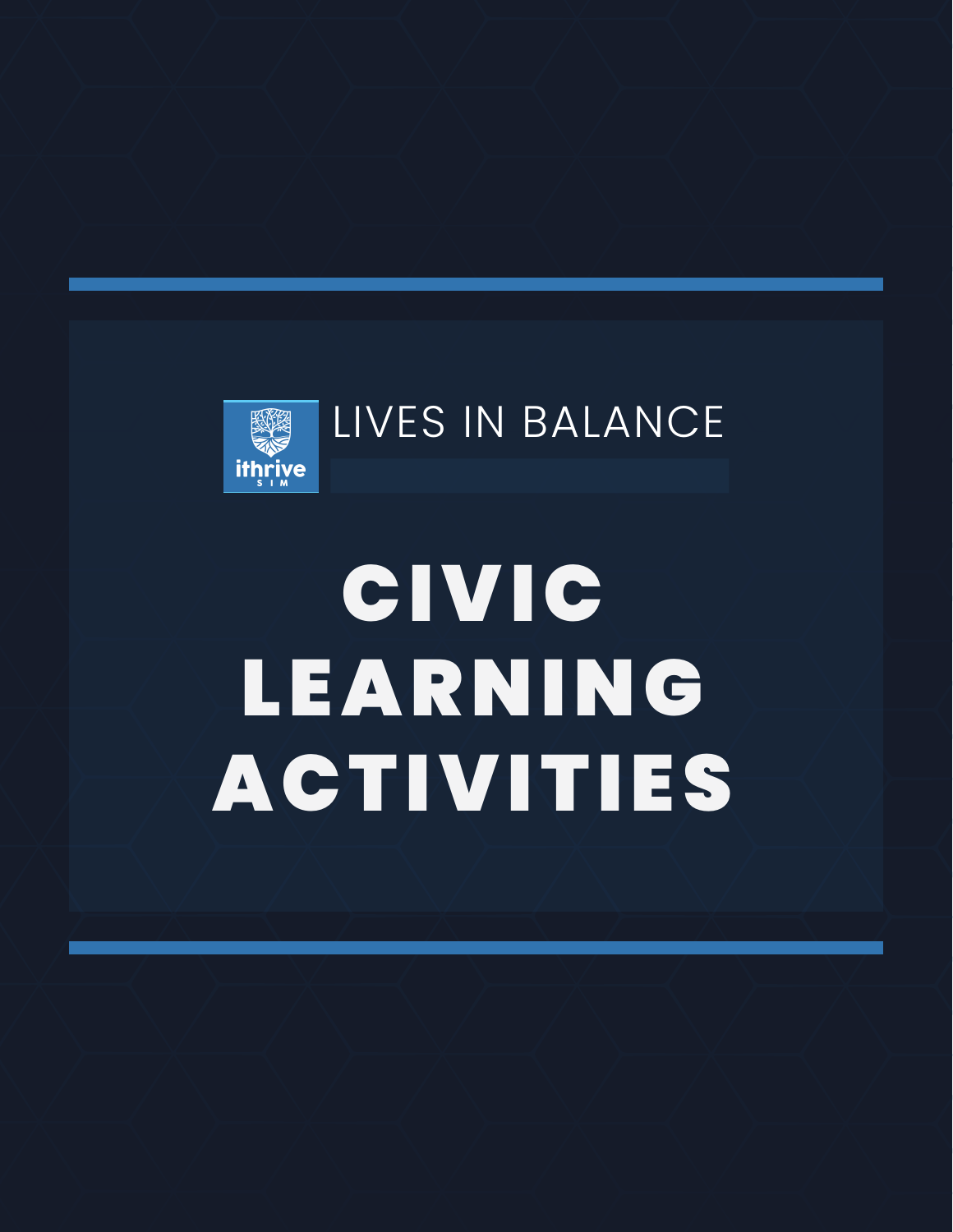## **TABLE OF CONTENTS**

#### ANNOTATED DOCUMENTS

[Share with students these annotated versions of some of the letters and charts they](#page-2-0)  will see in *Lives in Balance*, if they would benefit from more scaffolding.

#### **[NEW MEXICO FEDERAL FUNDS LETTER](#page-2-0)**

The annotated version of the fictional letter from the U.S. Office of Management & Budget to the New Mexico Governor, acknowledging a request for funding to support the state's medical needs during the pandemic.

#### **[NEW MEXICO STATE REVENUE CHART](#page-3-0)**

The annotated version of New Mexico's fictional revenue projections, as impacted by the pandemic.

#### **[ARIZONA STATE REVENUE CHART](#page-4-0)**

The annotated version of Arizona's fictional revenue projections, as impacted by the pandemic.

#### **[SOUTHWEST STATES UNEMPLOYMENT CHART](#page-5-0)**

The annotated version of the fictional unemployment numbers across the states that form the Coalition, as impacted by the pandemic.

#### **USA UNEMPLOYMENT RATE**

[The annotated version of the fictional U.S. unemployment](#page-6-0)  numbers, as impacted by the pandemic.

#### **USA GDP GROWTH CHART**

The annotated version of the fictional graph that shows [how the pandemic is projected to impact GDP in the U.S.](#page-7-0)

#### **NAVAJO NATION**

[A U.S. map showing an overlay of Navajo Nation territory.](#page-8-0)

## ARTICLES OF CONFEDERATION

[Use this reflection on two major founding documents before the simulation to help put](#page-9-0)  into context why Americans value a balance of local and central government control.

### STATES' POWERS

[Use this activity before the simulation to help students define states' powers and find](#page-12-0)  evidence in their own communities of how states exert and institutionalize their power.

### SOCIAL CONTRACT

[Use this activity after the simulation to help students better understand the social](#page-14-0)  contract, and why people give up some of their freedoms in exchange for the protection and order ideally offered by an organized society.

**To view a black and white, printer-friendly version of this packet, clic[k here.](https://ithrivegames.org/wp-content/uploads/2021/03/LIB-Civics-Activities-PF.pdf)**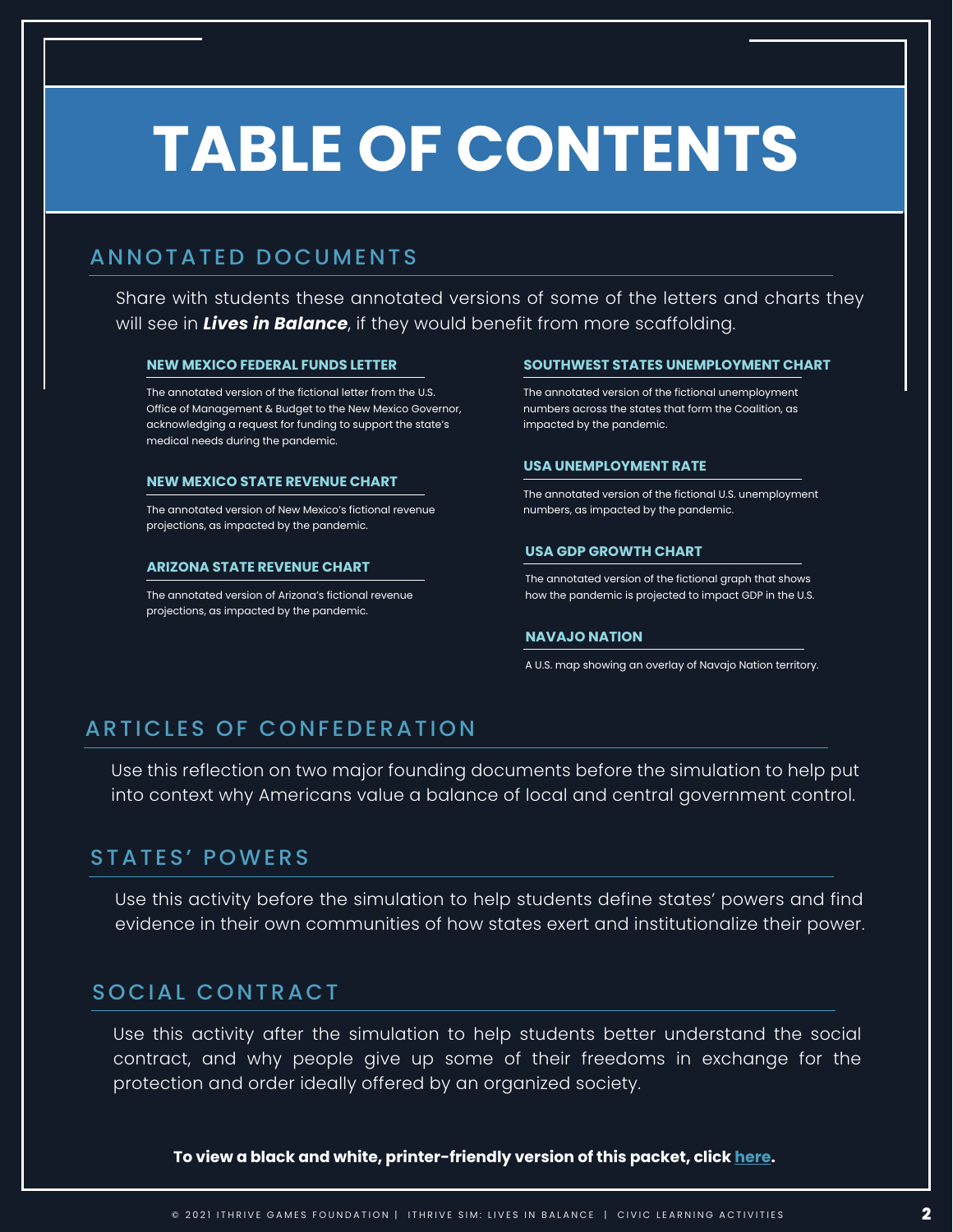## <span id="page-2-0"></span>**NEW MEXICO FEDERAL FUNDS LETTER**

| <b>New Mexico Governor</b><br>490 Old Sante Fe Trail Room 400<br>Santa Fe, NM 87501 | This is where the<br>author of the<br>letter works.                                                                                           |
|-------------------------------------------------------------------------------------|-----------------------------------------------------------------------------------------------------------------------------------------------|
| Dear Governor,                                                                      |                                                                                                                                               |
|                                                                                     | We are in receipt of your request for coronavirus funding related to                                                                          |
| medical needs for residents of New Mexico and the tribal lands.                     |                                                                                                                                               |
|                                                                                     | We understand the severity of the matter and are actively looking at<br>avenues to provide you with funding support. We are investigating the |
|                                                                                     | potential use of a grant to make the delivery of funds as easy as possible.                                                                   |
|                                                                                     | We appreciate your patience as we work through the funding avenues.                                                                           |
| Sincerely,                                                                          |                                                                                                                                               |
| Director, Office of Management and Budget                                           |                                                                                                                                               |
|                                                                                     |                                                                                                                                               |
|                                                                                     |                                                                                                                                               |
|                                                                                     | This is the title of                                                                                                                          |
|                                                                                     | the author of the<br>letter. The title tells                                                                                                  |
|                                                                                     |                                                                                                                                               |
|                                                                                     | you what they do.                                                                                                                             |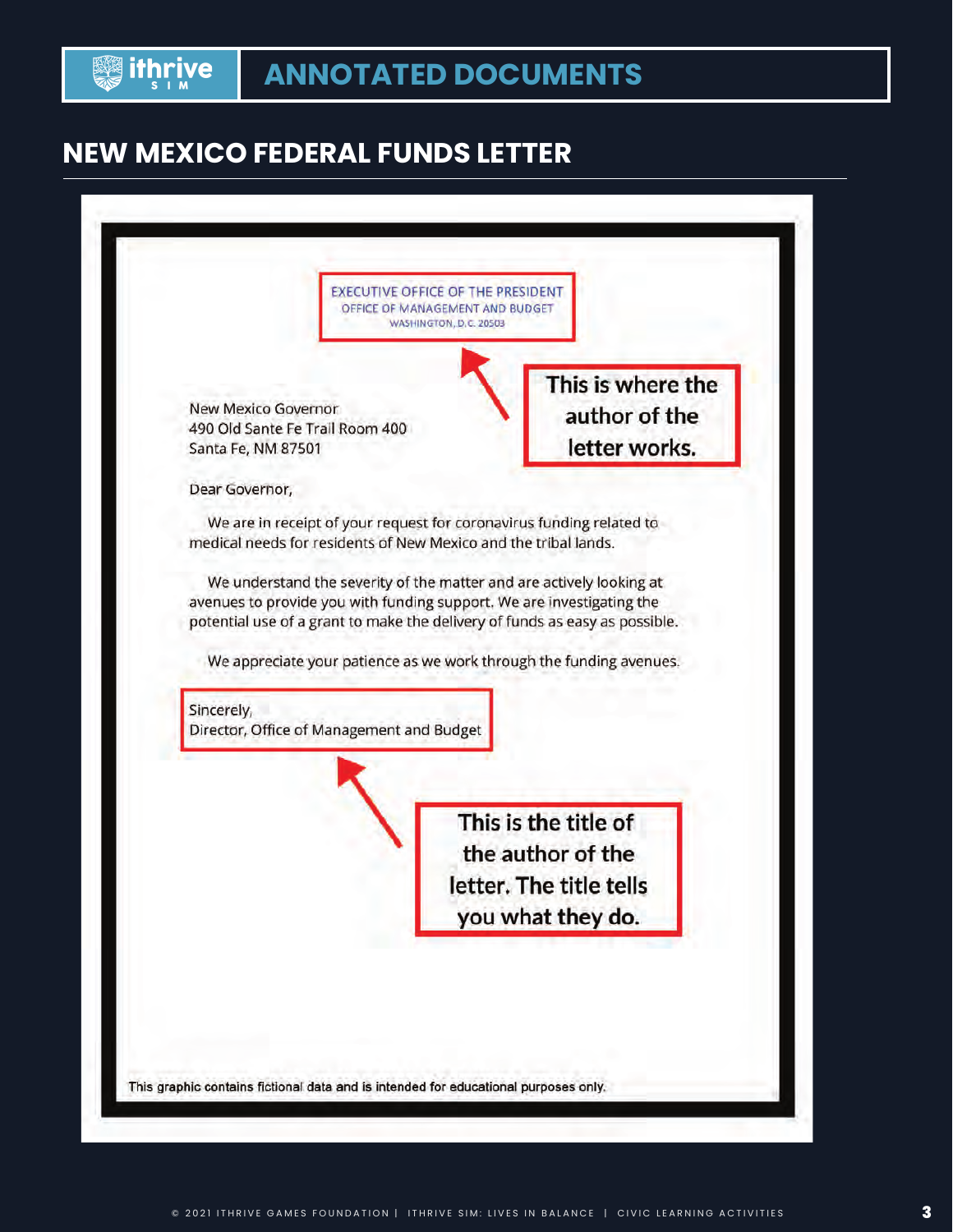<span id="page-3-0"></span>

## **NEW MEXICO STATE REVENUE CHART**



This graphic contains fictional data and is intended for educational purposes only.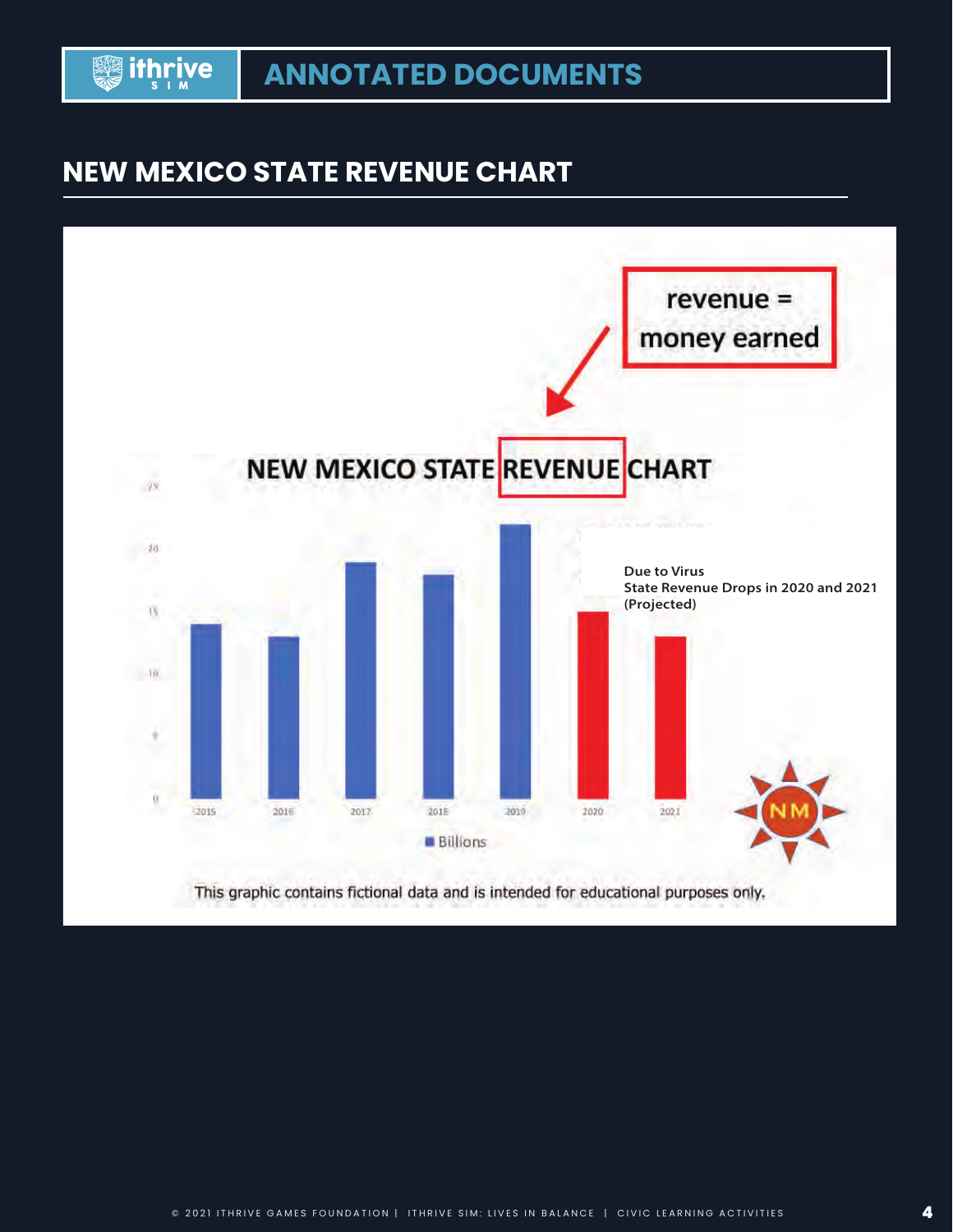<span id="page-4-0"></span>

## **ARIZONA STATE REVENUE CHART**

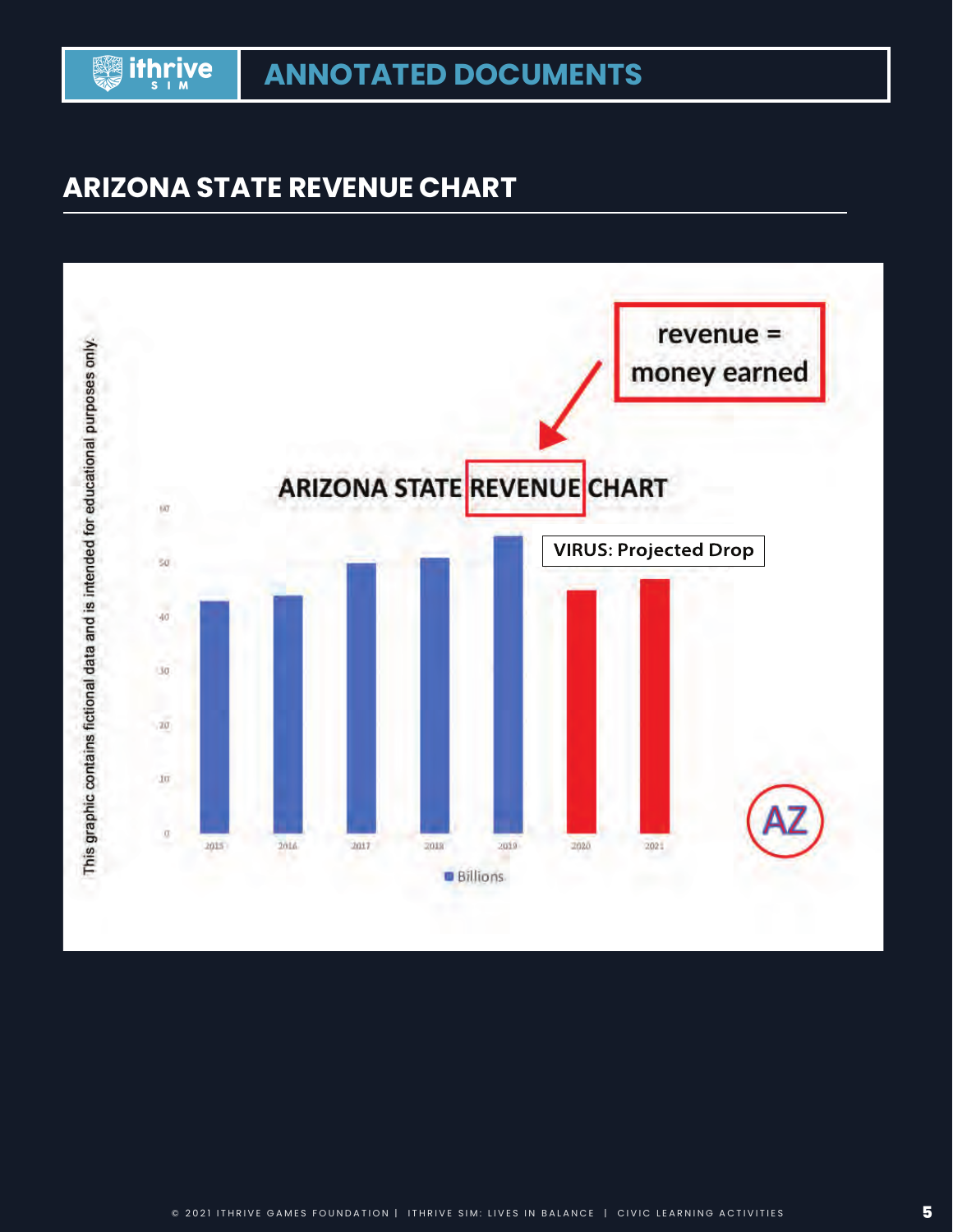## **SOUTHWEST STATES UNEMPLOYMENT CHART**

**ithrive** 

<span id="page-5-0"></span>▓

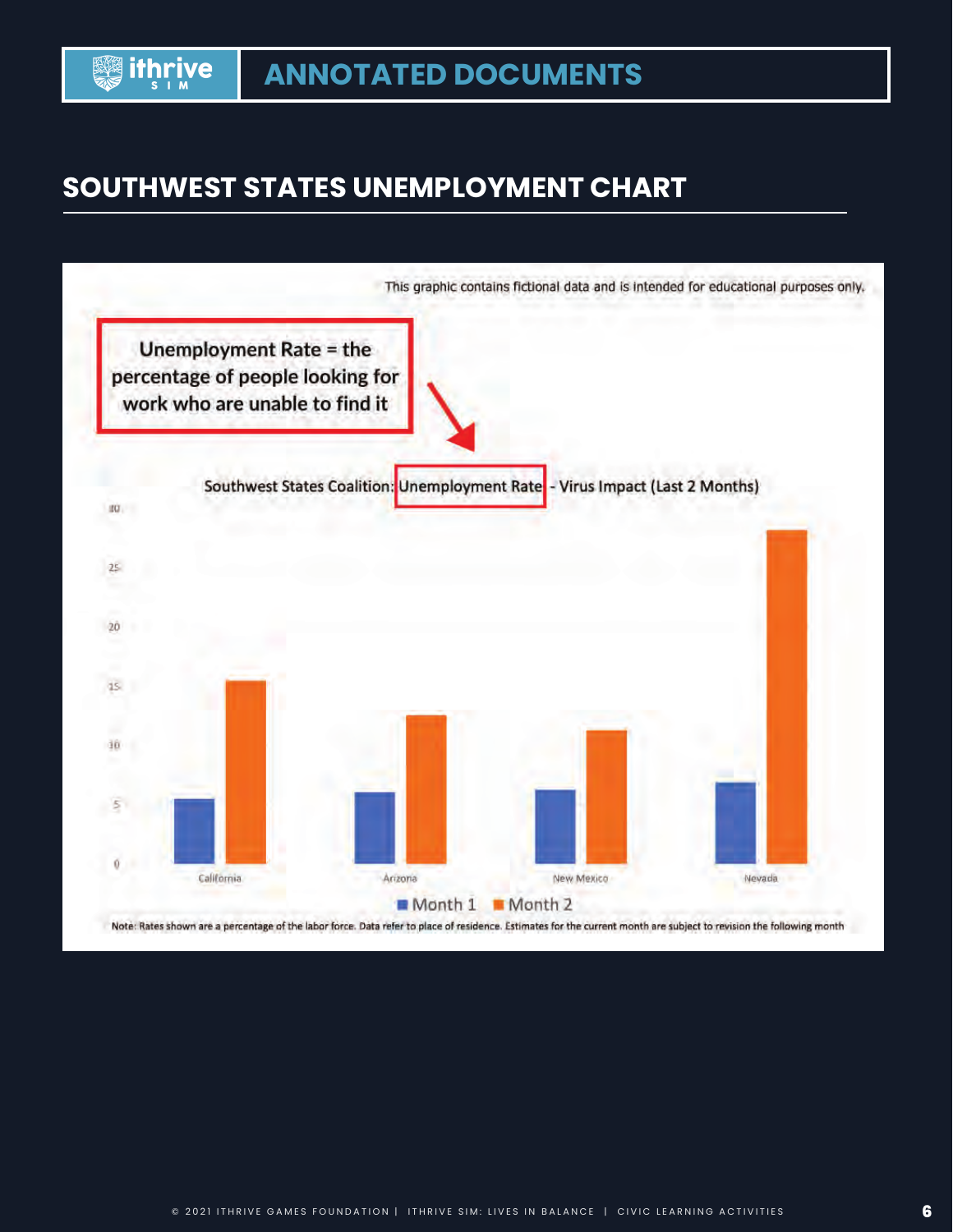<span id="page-6-0"></span>

## **USA UNEMPLOYMENT RATE**

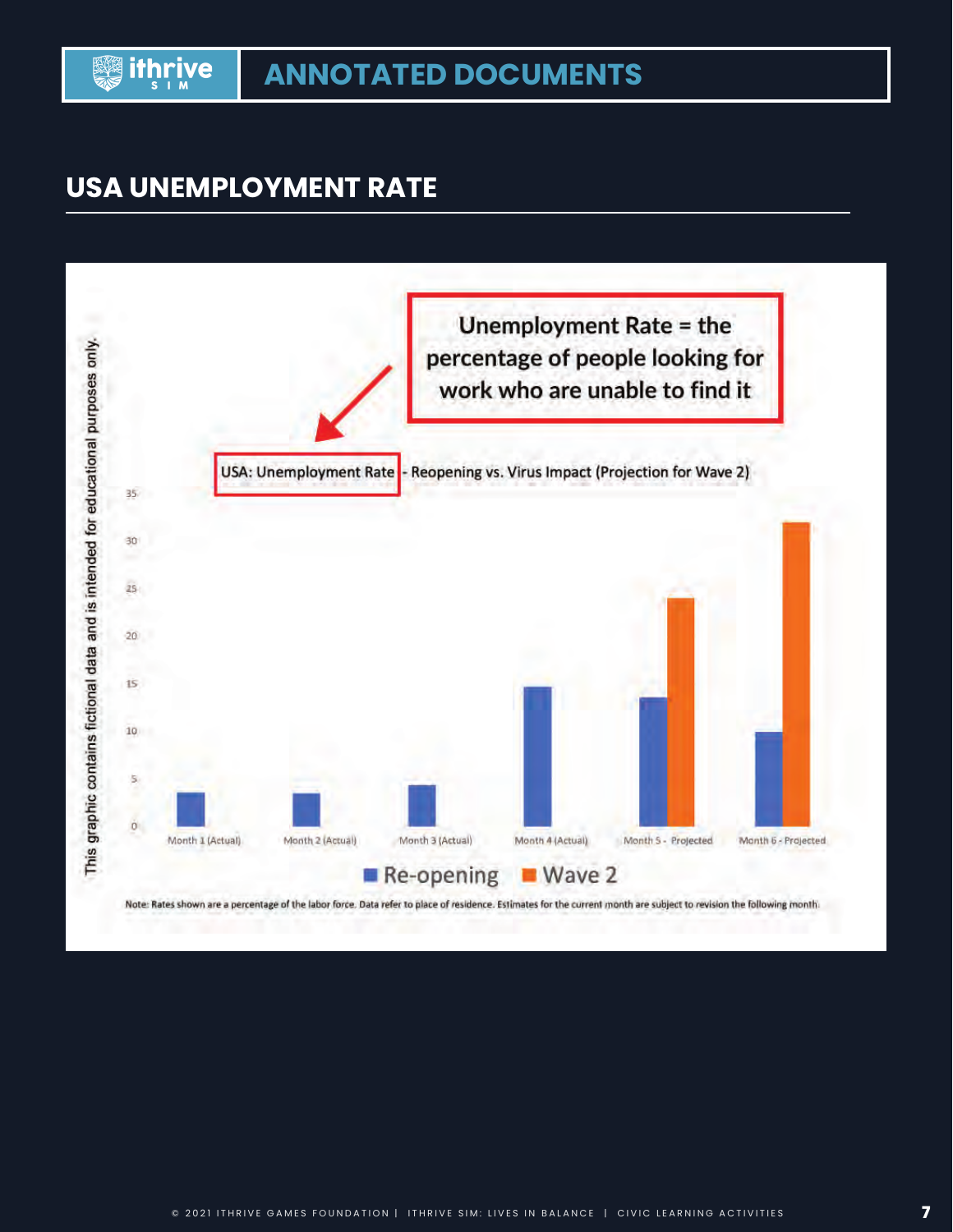## **USA GDP GROWTH CHART**

<span id="page-7-0"></span>**ithrive** 

This graphic contains fictional data and is intended for educational purposes only. The GDP is a measurement of how healthy our economy is. If the GDP goes up,  $GDP = Gross$ that's a good sign! **Domestic Product USA GDP GROWTH - SHARP DROP DUE TO PANDEMIC Original Projection** for 2020: pre-COVID-19 % Drop 2015 2016 2017 2018 2019 2020 - CDVID 2020 - Original Projection Projected 3% GDP Drop in 2020 **GDP = Gross Domestic Product** It is a percentage measure of the total value of goods and services produced in a country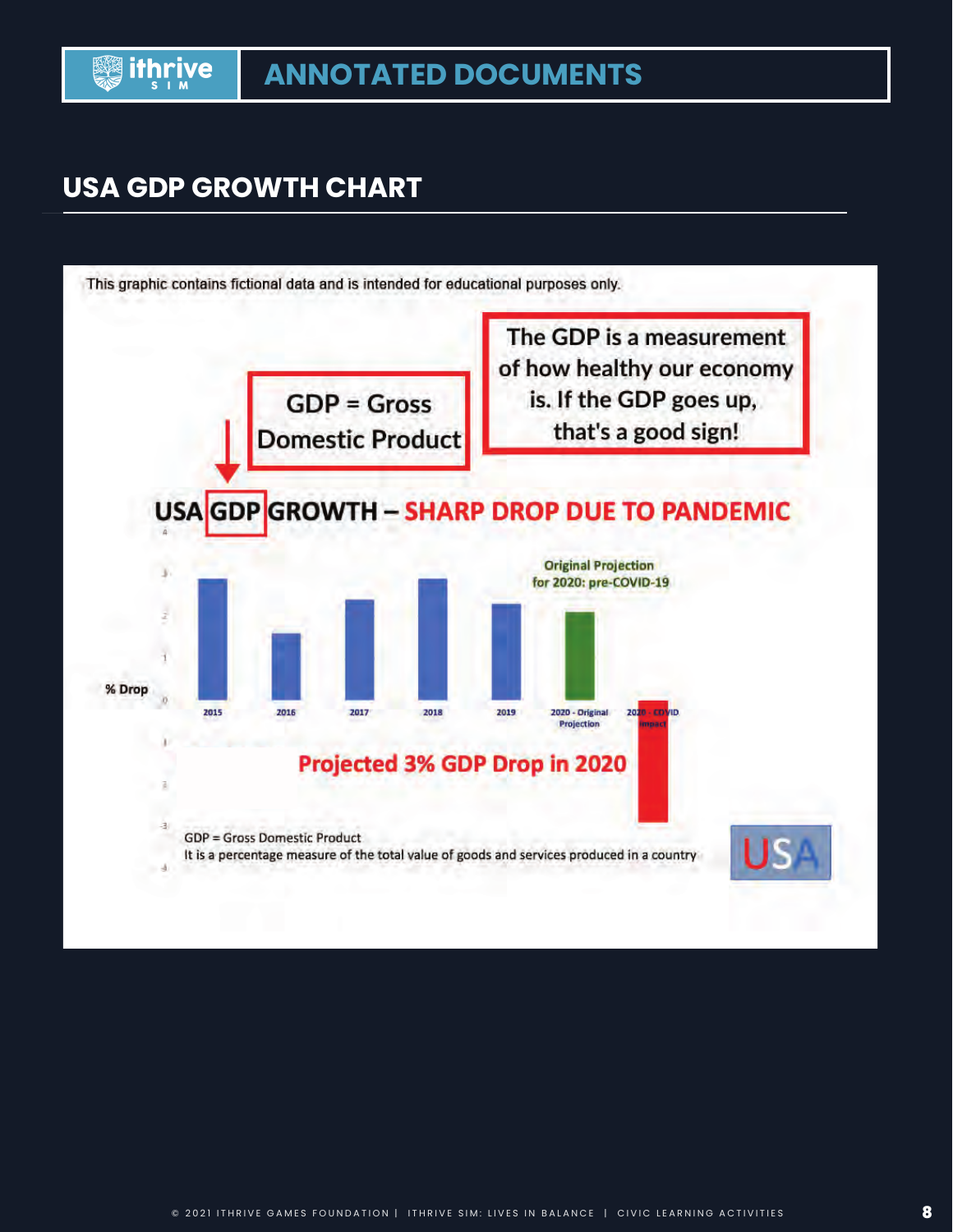## <span id="page-8-0"></span>**NAVAJO NATION**

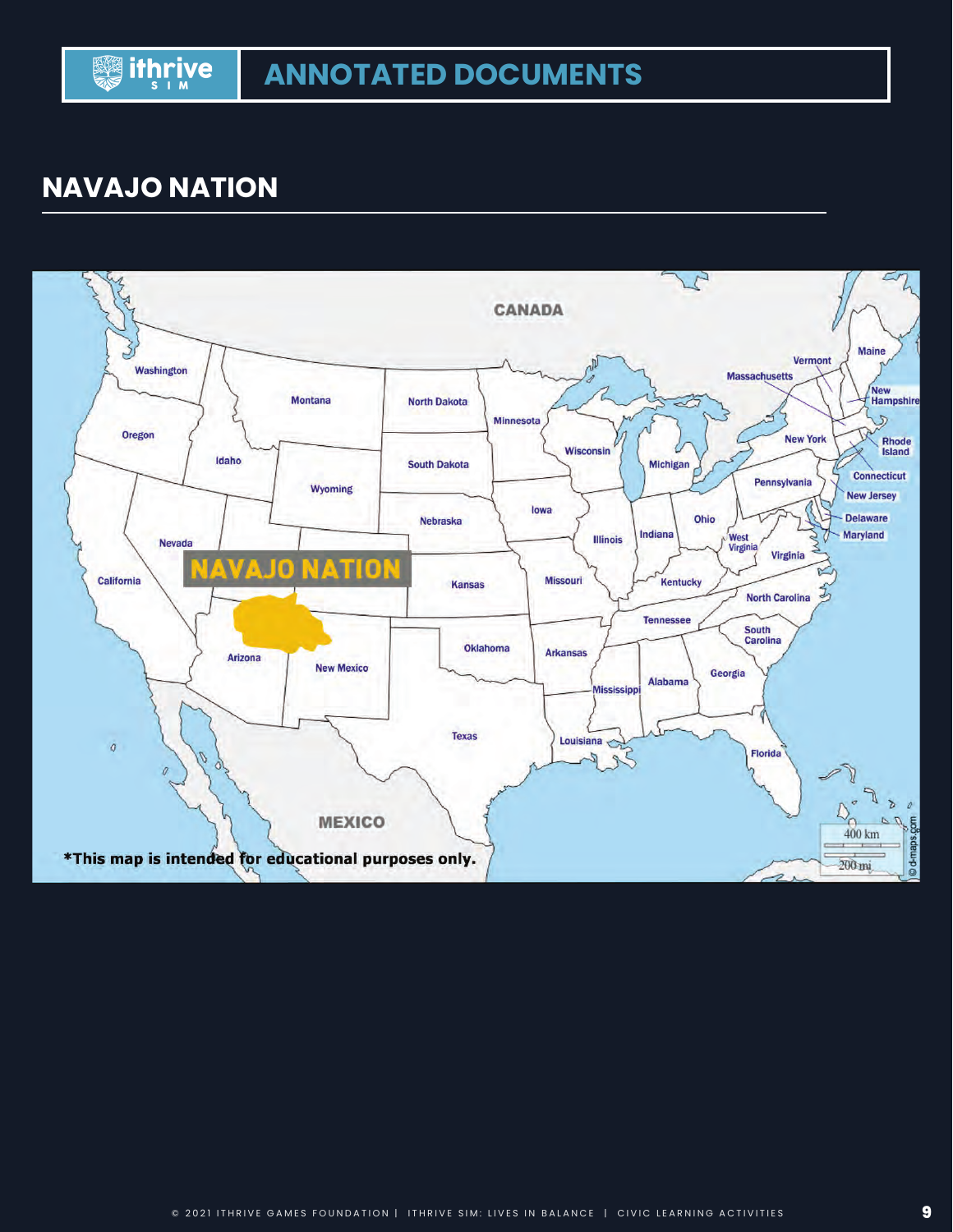<span id="page-9-0"></span>**Solithrive** 

PRE-SIM

| <b>OBJECTIVE</b>    | Articulate the purpose of the Articles of Confederation,<br>their shortcomings, and how their aims compare to<br>those of the U.S. Constitution in terms of the balance<br>of state and federal power. |
|---------------------|--------------------------------------------------------------------------------------------------------------------------------------------------------------------------------------------------------|
| <b>TIME</b>         | 20-30 minutes                                                                                                                                                                                          |
| <b>SEQUENCE</b>     | Offer this optional activity before playing iThrive Sim:<br>Lives in Balance.                                                                                                                          |
| <b>INSTRUCTIONS</b> | Have students complete the worksheet on the next<br>page, also available as an editable Google doc<br>here.<br>CLICK HERE TO ACCESS THE ARTICLES OF<br>CONFEDERATION WORKSHEET (GOOGLE DOC VERSION)    |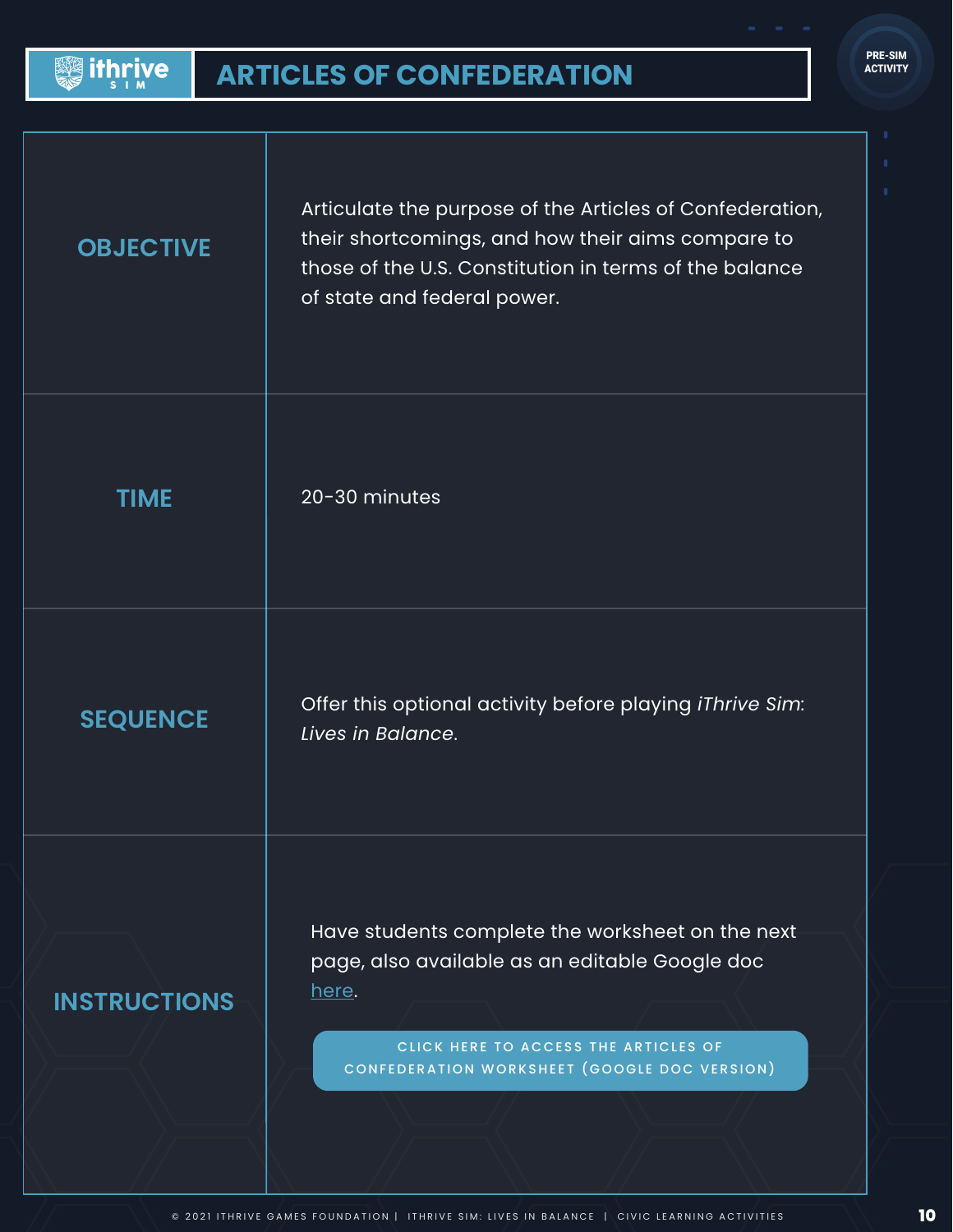

**Watch the Khan Academy video, "[The Articles of Confederation](https://www.youtube.com/watch?v=NfFRNgyQebE)" and answer the questions below.**

**PART ONE**: What were the Articles of Confederation? Why were they drafted?

**PART TWO**: List three goals the Founders had for the Articles of Confederation.

1. 2. 3.

∩

**PART THREE**: List and describe two major issues or problems that arose with the Articles of Confederation.

Issue / Problem 1:

Issue / Problem 2: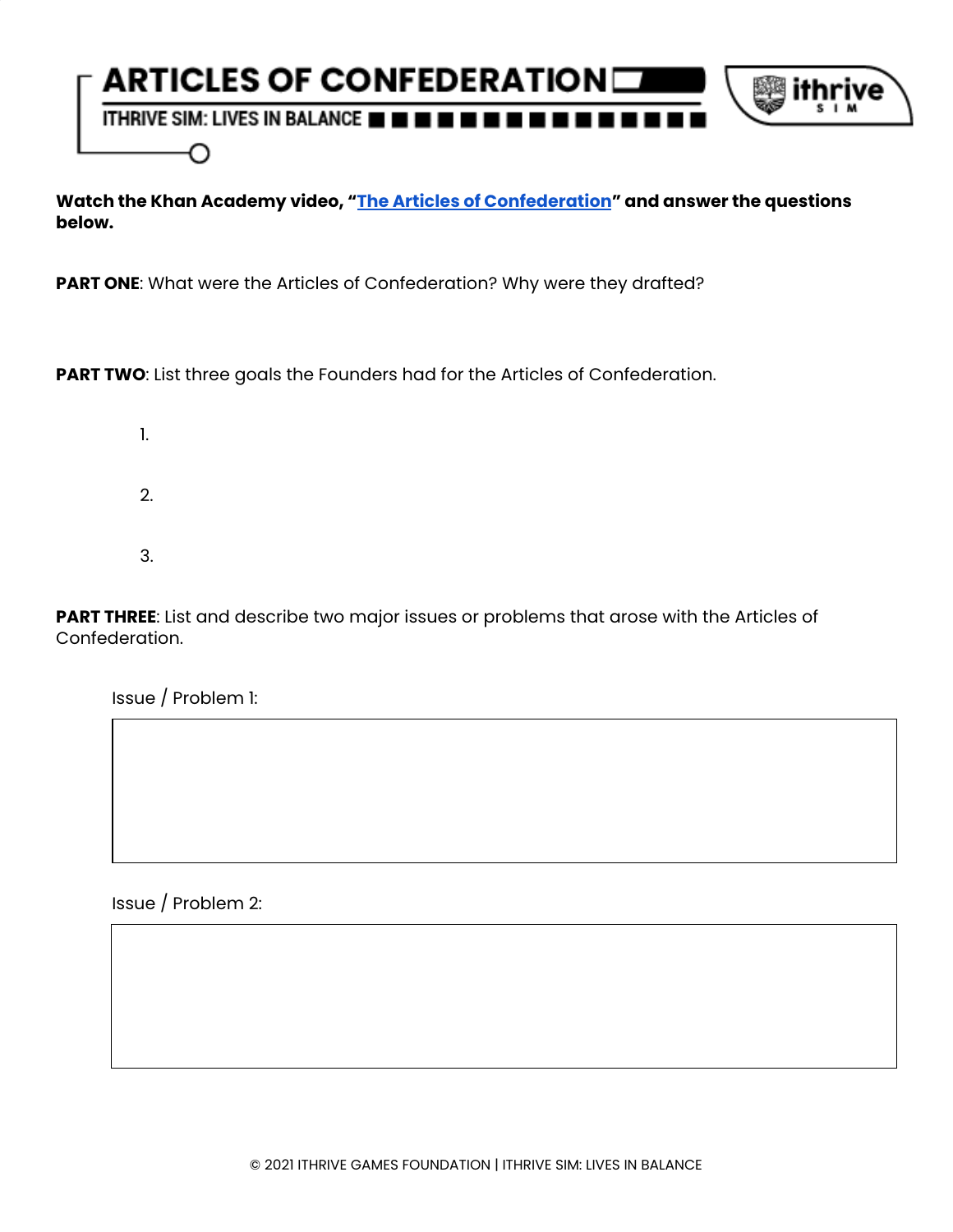## **ARTICLES OF CONFEDERATION! ITHRIVE SIM: LIVES IN BALANCE THE THEFT**

**PART FOUR:** Read this short article, ["The Constitution of the United States.](https://www.archives.gov/founding-docs/constitution.)" Then read the preambles to the Articles of Confederation and the U.S. Constitution.

#### **Preamble to Articles of Confederation** (Written in 1777, ratified 1781)

"To all to whom these Presents shall come, we the undersigned Delegates of the States affixed to our Names send greeting. Whereas the Delegates of the United States of America in Congress assembled did on the fifteenth day of November in the Year of our Lord One Thousand Seven Hundred and Seventy Seven, and in the Second Year of the Independence of America agree to certain articles of Confederation and perpetual Union between the States of New Hampshire, Massachusetts bay, Rhode Island and Providence Plantations, Connecticut, New York, New Jersey, Pennsylvania, Delaware, Maryland, Virginia, North Carolina, South Carolina and Georgia in the Words following, viz. "Articles of Confederation and perpetual Union between the States of New Hampshire, Massachusetts bay, Rhode Island and Providence Plantations, Connecticut, New York, New Jersey, Pennsylvania, Delaware, Maryland, Virginia, North Carolina, South Carolina and Georgia."

#### **Preamble to U.S. Constitution** (Written in 1787, ratified 1788)

"We the People of the United States, in Order to form a more perfect Union, establish Justice, insure domestic Tranquility, provide for the common defence, promote the general Welfare, and secure the Blessings of Liberty to ourselves and our Posterity, do ordain and establish this Constitution for the United States of America."

#### Answer at least two of the following:

- 1. How is the U.S. Constitution like a "colossal merger?"
- 2. What is the biggest difference you notice between the two preambles?
- 3. What words in the preamble to the U.S. Constitution let us know that this document is for one united country rather than a collection of individual states?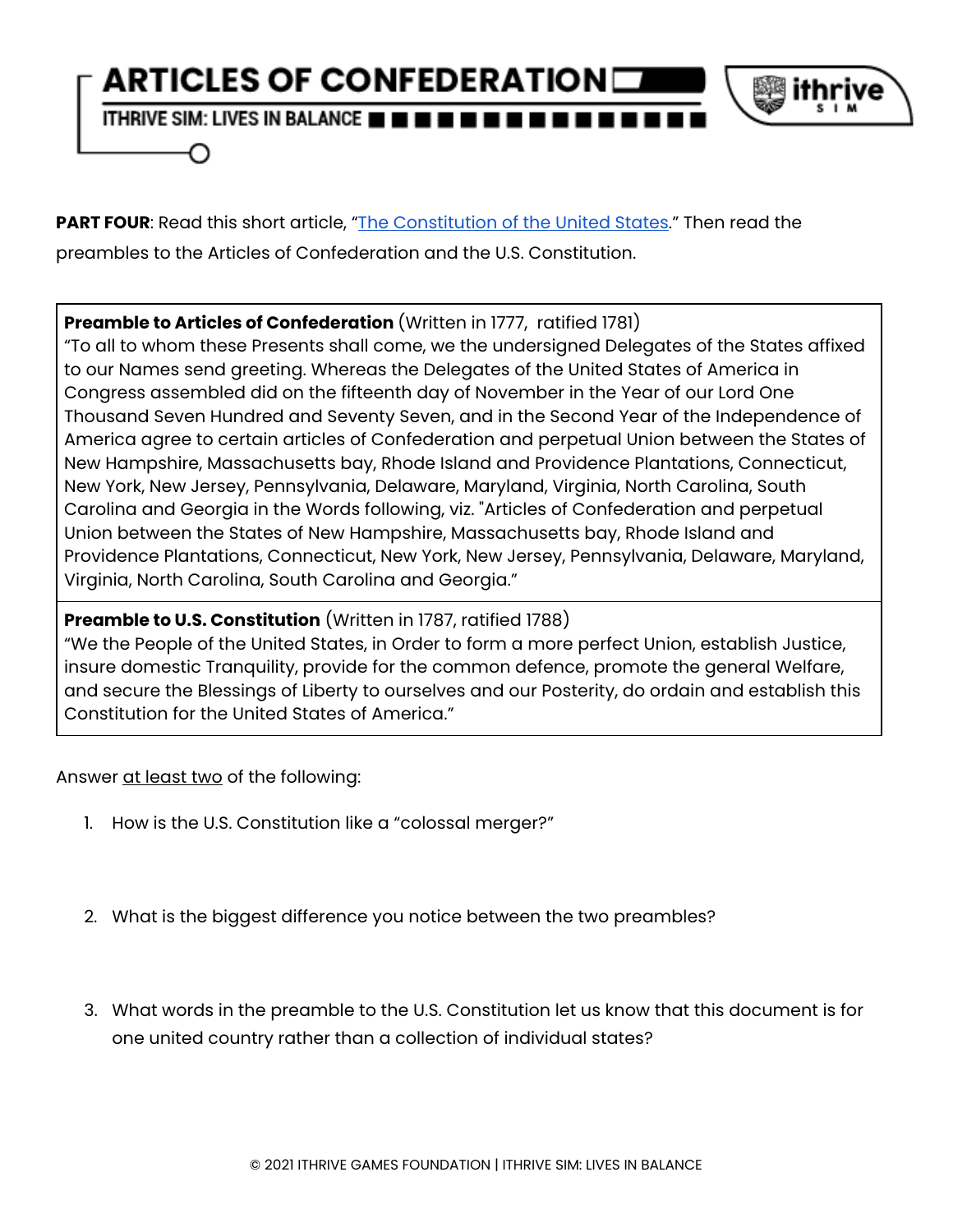<span id="page-12-0"></span>

| <b>Solithrive</b> |  |
|-------------------|--|
| SIM               |  |

## **STATES' POWERS**

PRE-SIM ACTIVITY

| <b>OBJECTIVE</b>    | Describe powers that belong to the states, and<br>identify institutions that exemplify those powers.                                                                                  |
|---------------------|---------------------------------------------------------------------------------------------------------------------------------------------------------------------------------------|
| <b>TIME</b>         | 15-20 minutes                                                                                                                                                                         |
| <b>SEQUENCE</b>     | Offer this optional activity before playing iThrive<br><b>Sim: Lives in Balance.</b>                                                                                                  |
| <b>INSTRUCTIONS</b> | Have students complete the worksheet on the next<br>page, also available as an editable Google doc here.<br>CLICK HERE TO ACCESS THE STATES' POWERS<br>WORKSHEET (GOOGLE DOC VERSION) |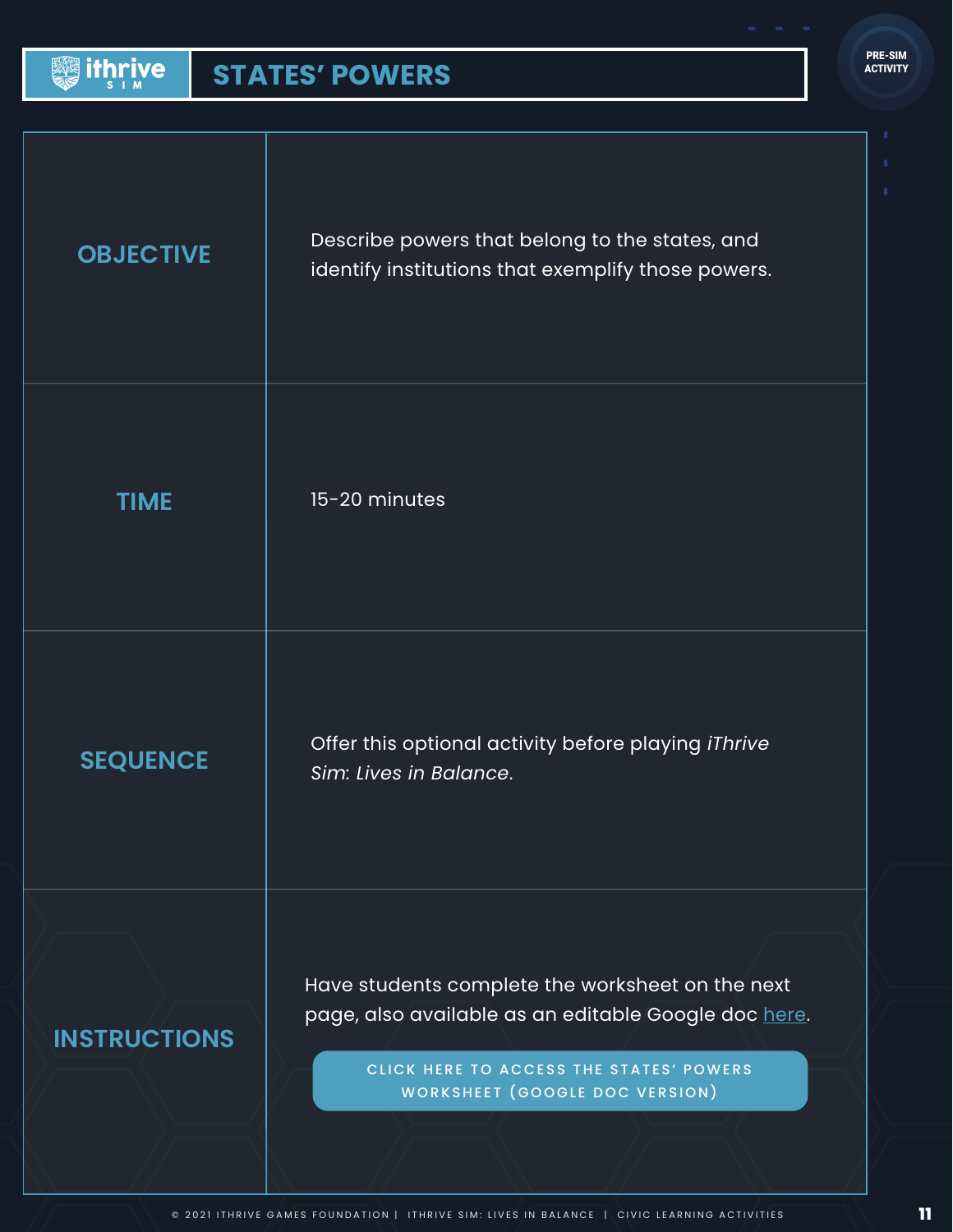

**PART ONE:** After reading [this article](https://www.pbs.org/tpt/constitution-usa-peter-sagal/federalism/state-powers/), list the three main categories of powers that belong to states and not the federal government:

- 1.
- 
- 2.
- 3.

**PART TWO:** Do online research to find three institutions or organizations in your state that exemplify "states' powers." List your state and the three institutions or organizations below. Explain how each institution is an example of states' powers:

#### **Your State:**

| <b>Institution</b> | How is it an example of states' powers? |
|--------------------|-----------------------------------------|
|                    |                                         |
|                    |                                         |
|                    |                                         |
|                    |                                         |
|                    |                                         |
|                    |                                         |
|                    |                                         |
|                    |                                         |
|                    |                                         |
|                    |                                         |
|                    |                                         |